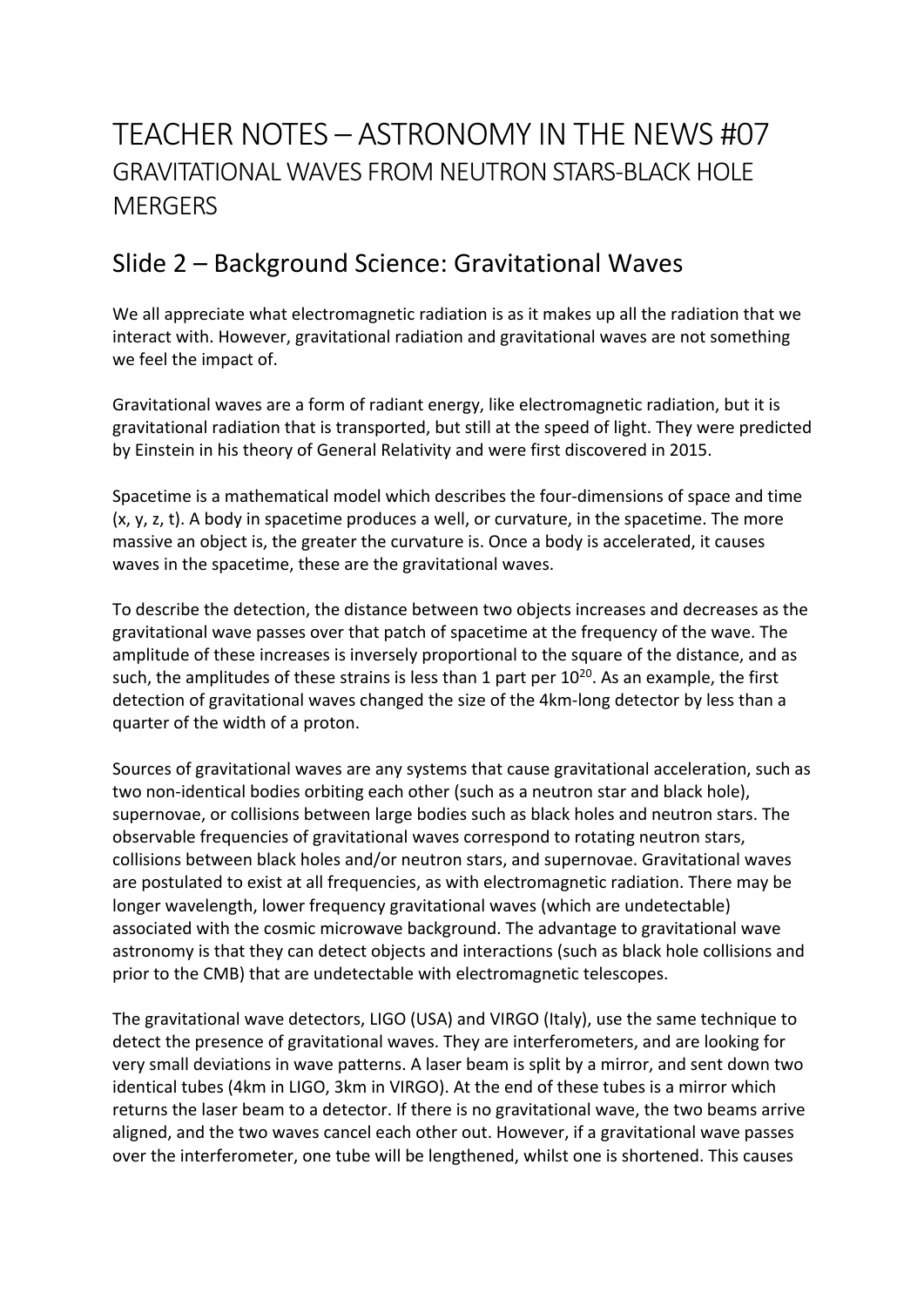the two waves to arrive at different times, and the resulting pattern can be compared to models to determine the nature of the source of the gravitational wave.

#### IMAGES:

- 1. (Top left) Cartoon image of two neutron stars orbiting each other. This demonstrates the waves on the spacetime, which is depicted by the "grid" on which they are drawn.
- 2. (Top right) A depiction of spacetime and how objects with different masses cause different curvatures in spacetime. The more massive the object, in this case the yellow sphere is the most massive, the greater the curvature caused.
- 3. (Bottom) This image is in two parts and demonstrates how the wave patterns of the laser combine with no detection and with the detection of a gravitational wave. On the left is how the LIGO and VIRGO detectors operate without the distortion, whilst the distortion causes the interference pattern on the right-hand side.

#### Slide 3: Neutron Star – Black Hole Mergers

As described above, the detection of gravitational waves is very difficult due to the sensitivity required, making detections very rare. Since LIGO was updated and went online as Advanced LIGO in 2015, only 10 detections of events have been made. These detections were predominantly black hole mergers, with one merger of neutron stars.

However, two detections in January 2020 were made of neutron star – black hole mergers. They are predicted to be this type of merger due to the masses of the two bodies involved. In each event, the mass of the primary body was within the permittable mass range for black holes but too high for neutron stars. The secondary body in each case was within the mass range permitted for neutron stars. The masses of the bodies are found in the table below, with all units solar masses:

| Event | <b>Primary Mass</b>                               | <b>Secondary Mass</b>      | <b>Distance</b> |
|-------|---------------------------------------------------|----------------------------|-----------------|
|       | $\vert$ GW200105 $\vert$ 8.9 (Errors: +1.2, -1.5) | $1.9$ (Errors: +0.3, -0.2) | 280 Mpc         |
|       | $\mid$ GW200115 $\mid$ 5.7 (Errors: +1.8, -2.1)   | $1.5$ (Errors: +0.7, -0.3) | 310 Mpc         |

Using these masses and these events, an incidence rate can be predicted which is 45 per Gpc<sup>-3</sup> per year. By assuming other potential low-significance detections at gravitational wave detectors, a rate of 130 per Gpc<sup>-3</sup> per year was calculated. The black hole and neutron star merger is the most likely scenario. There is no direct electromagnetic counterpart observed, which is not unexpected, however, could still be a black hole – black hole merger.

These observed rates are consistent with the modelled rate of the most likely formation method which is either in a binary system or a young stellar cluster. Two massive stars form in a binary system, or close-by in a young stellar cluster. The more massive star of the system goes supernova, and leaves a black hole behind. The second star then continues with its evolution, and becomes a red supergiant. As it expands, it encompasses the black hole in its envelope. The star then produces a supernovae, but this time leaves a neutron star behind due to its lower mass. The neutron star and black hole begin to spin faster and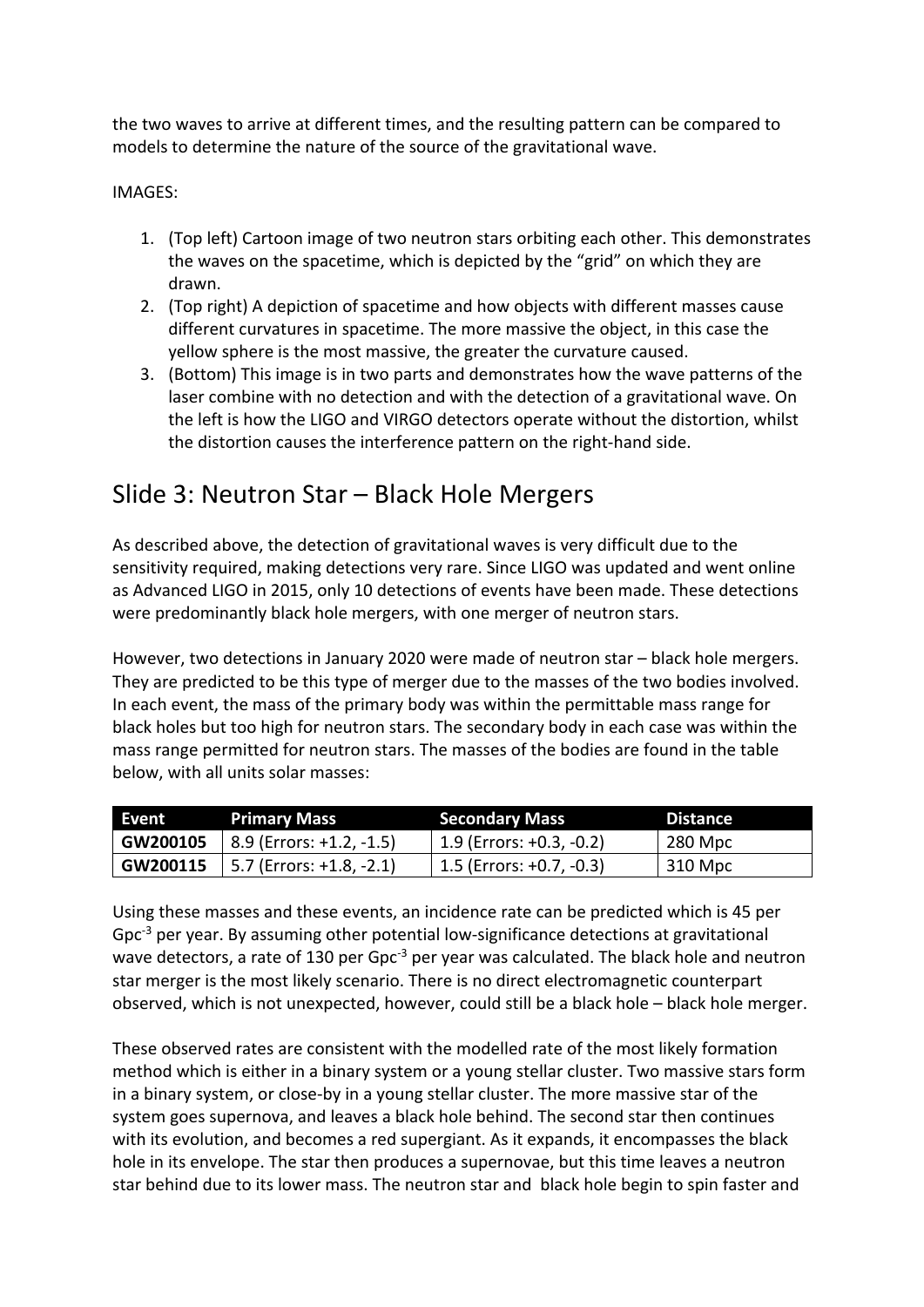merge, producing gravitational waves. This leaves the black hole which has consumed the neutron star. This scenario has an incidence rate of 0.1-100 per Gpc<sup>-3</sup> per year. Less likely scenarios for formation are collisions in globular clusters or open clusters.

The articles that this resource are built off can be found here:

https://www.bbc.co.uk/news/science-environment-57639520

https://www.theguardian.com/science/2021/jun/29/gravitational-waves-from-star-eatingblack-holes-detected-on-earth

The research article can be found here. I am not sure how long this will remain free:

https://iopscience.iop.org/article/10.3847/2041-8213/ac082e/pdf

However, a permanent version from a pre-print server can be found here:

https://arxiv.org/abs/2106.15163

IMAGES:

- 1. (Top left) Cartoon demonstrating the different life cycles of stars depending on their initial mass. The top row is for stars less massive than 8 solar masses, whilst the bottom row is for stars with an initial mass of 8 solar masses or greater. A further differentiation is made with the most massive stars at 40 solar masses, where below that the supernova leaves a neutron star, whilst greater than that, a black hole remains. This demonstrates how two binary stars could form these two dense objects.
- 2. (Bottom left) Models that predict the incidence rate of neutron star black hole mergers. The x-axis is the predicted rate, whilst the y-axis is the probability. The green line is the rate inferred from the two observed events, whilst the black line is the inferred rate from all low-significance triggers of the LIGO and VIRGO detectors.
- 3. (Right) Depiction of the evolution of a binary system that produces a black hole and a neutron star.

### Slide 4 – Activity: Modelling Gravitational Waves

The activity this week is an experiment to try to demonstrate how gravitational waves are detected, and formed in the first place. I appreciate that they are quite difficult to visualise so a physical exercise may help the students understand.

The equipment needed is listed on both the slide and the website below, where you will also find the instructions for the experiment.

https://www.jpl.nasa.gov/edu/teach/activity/dropping-in-with-gravitational-waves/